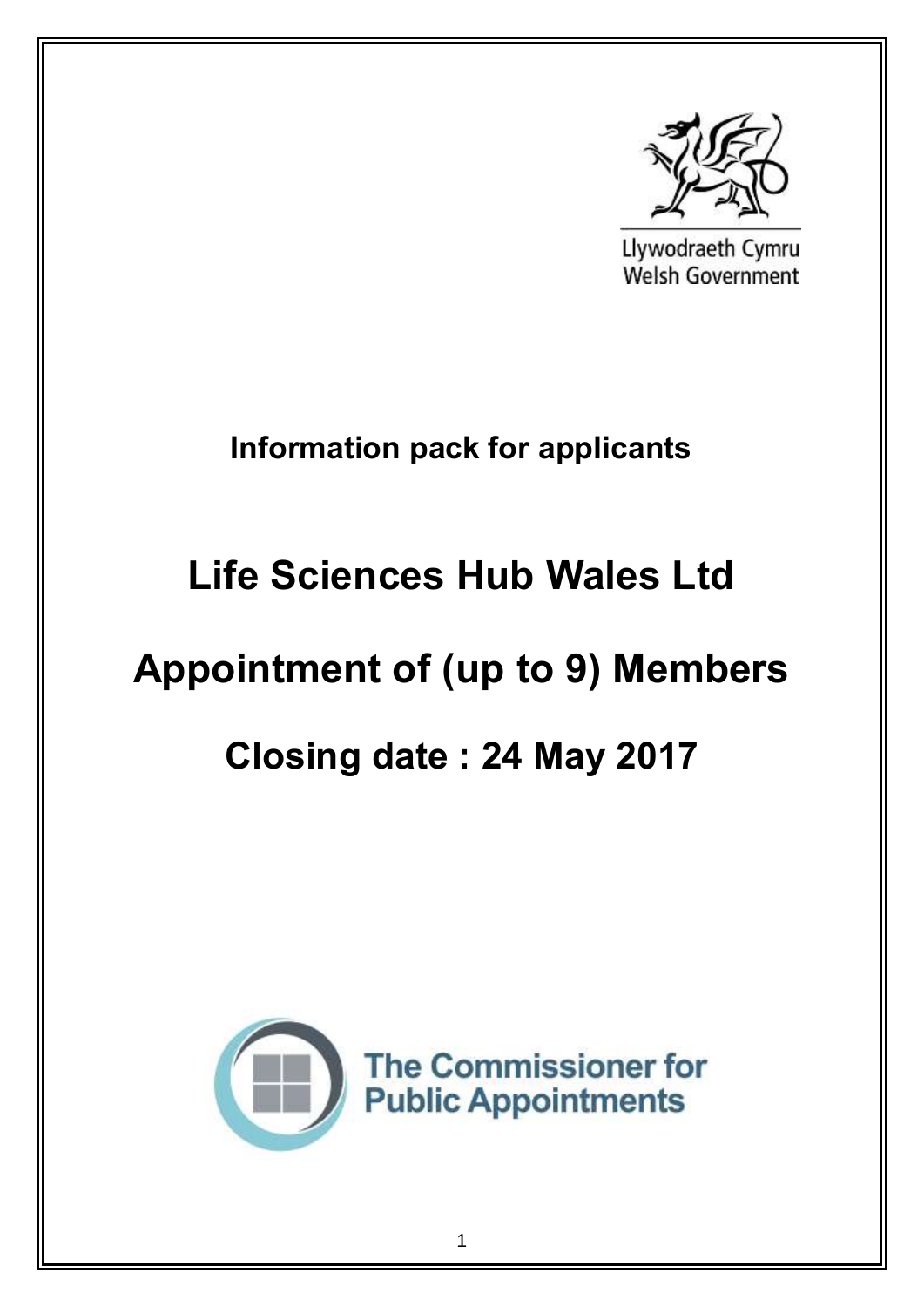| <b>Life Sciences Hub Wales Ltd</b>                                                  |      |
|-------------------------------------------------------------------------------------|------|
| <b>Contents</b>                                                                     |      |
|                                                                                     | Page |
| <b>Making an Application</b>                                                        | 3    |
| Annex A: The role of Chair / Member                                                 | 5    |
| Annex B: The role and responsibilities of Life Sciences Hub<br><b>Wales Limited</b> | 9    |
| <b>Annex C: The selection process</b>                                               | 10   |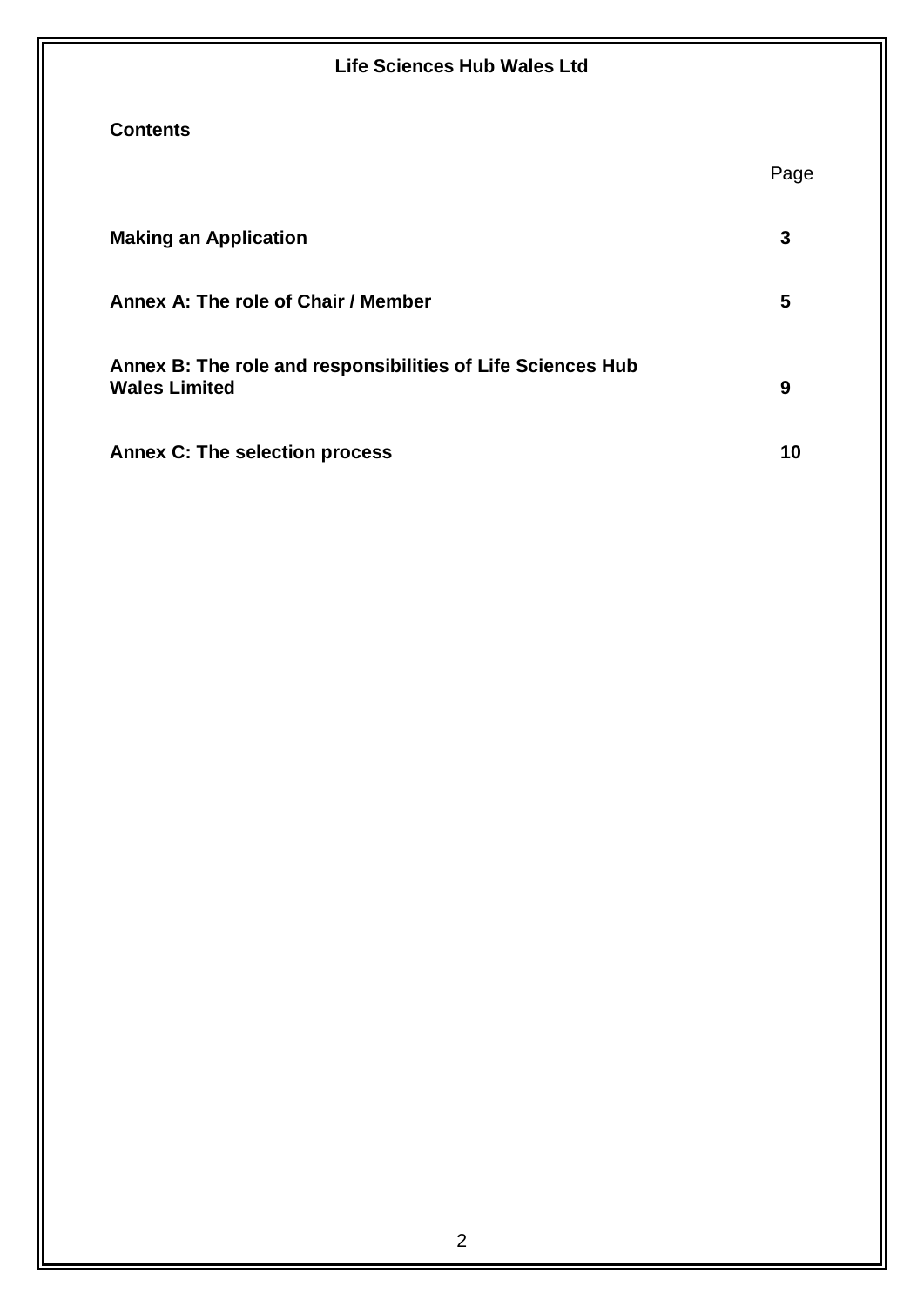## **Making an application**

Thank you for your interest in the appointment of a Member to the Life Sciences Wales Hub Limited (the Hub). The new members will be accountable to the Welsh Ministers and will have responsibility for assisting with the formulation of the Board's strategies, providing effective leadership, defining and developing strategic direction and setting challenging objectives. The attached Annexes provide details on the role of Members and the person specification, the role and responsibilities of the Hub and the selection process.

To make an application please visit the Welsh Government public appointment website here [https://cymru-wales.tal.net/vx/lang-en-GB/mobile-0/appcentre-3/brand-](https://cymru-wales.tal.net/vx/lang-en-GB/mobile-0/appcentre-3/brand-2/candidate/jobboard/vacancy/7/adv/)[2/candidate/jobboard/vacancy/7/adv/.](https://cymru-wales.tal.net/vx/lang-en-GB/mobile-0/appcentre-3/brand-2/candidate/jobboard/vacancy/7/adv/)

To apply for this role, click on the vacancy and click on 'Apply' at the bottom left hand corner. The first time you apply for a post, you will need to complete a registration form for the Welsh Government's online application system. You will only need to register once, and you will be able to keep yourself updated on the progress of your application, and any other applications you make, via your registered account.

Once you've registered, you'll be able to access the application form. To apply you will need to upload a personal statement and CV to the 'Reasons for applying' section of the online application form.

#### **Personal Statement**

The personal statement is your opportunity to demonstrate how you meet each of the criteria set out in the person specification. How you choose to present the information is up to you. However, you should aim to provide detailed examples that demonstrate how your knowledge and experience matches each of the criteria, and which describe what your role was in achieving a specific result. It will also benefit the selection panel if you can be clear which particular evidence you provide relates to which criteria. Providing separate paragraphs in relation to each criterion is common practice.

Please limit your personal statement to two pages. Your application may be rejected if you exceed this limit.

#### **CV**

Please ensure your CV includes brief details of your current or most recent post and the dates you occupied this role. Please identify any past or present Ministerial appointments.

#### **Indicative timetable**

| Closing date: | 24 May 2017      |
|---------------|------------------|
| Shortlisting: | w/c 5 June 2017  |
| Interviews:   | w/c 24 July 2017 |

#### **Diversity Statement**

The Welsh Government believes that public bodies should have board members who reflect Welsh society - people from all walks of life - to help them understand people's needs and make better decisions. This is why the Welsh Government is encouraging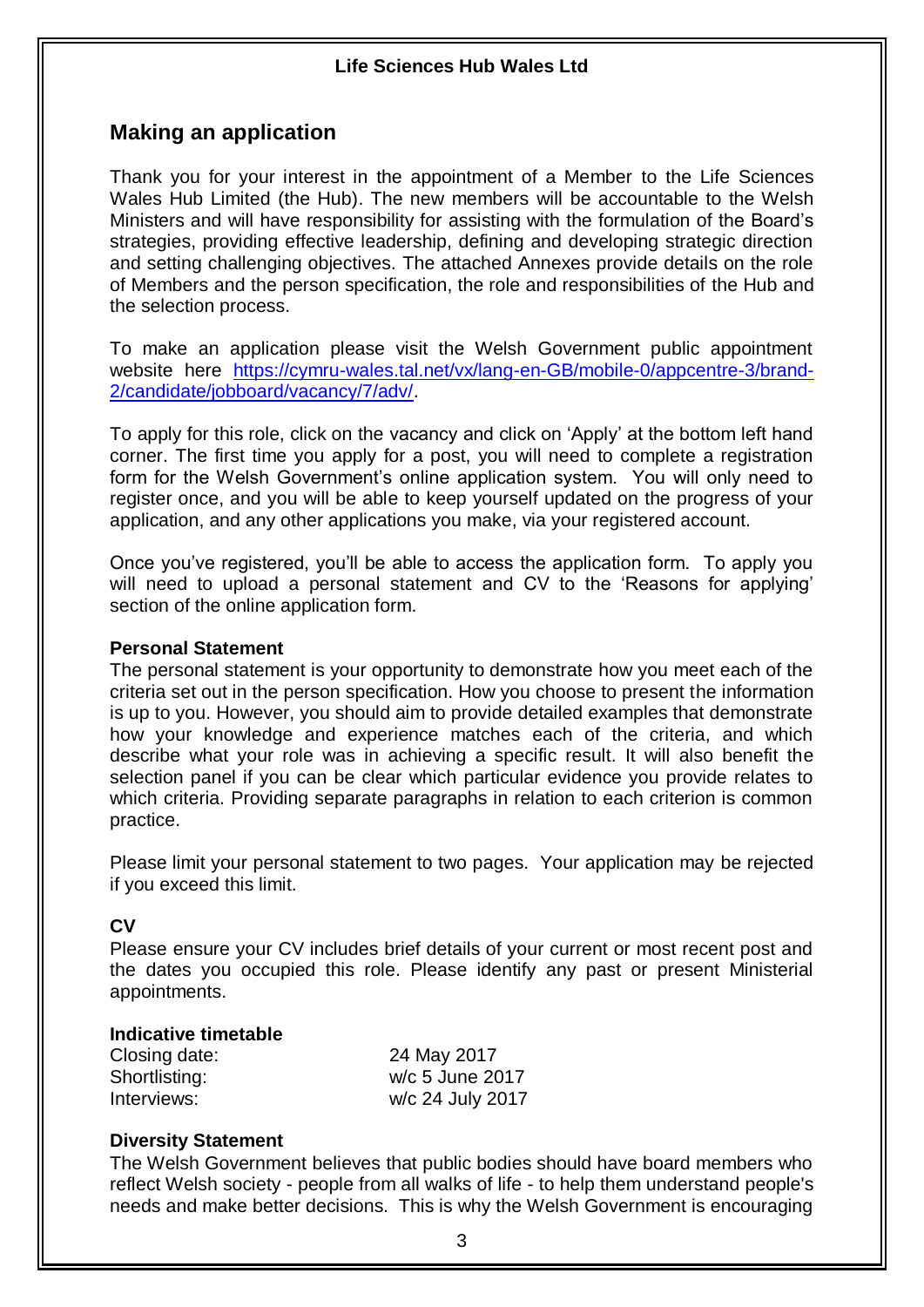a wide and diverse range of individuals to apply for appointments to public bodies. Applications are particularly welcome from all under-represented groups including women, people under 30 years of age, black, Asian and minority ethnic people, disabled people, lesbian, gay, bisexual and transgender people.

#### **Guaranteed Interview Scheme - Positive about Disability**

The Welsh Government operates a Positive about Disabled People scheme and welcome applications from people with disabilities. The scheme guarantees an interview to disabled people if they meet the minimum criteria for the post. The application form also enables you to detail any specific needs or equipment that you may need if invited to attend an interview.

#### **Contacts:**

For further information regarding the selection process, please contact:

The Corporate Shared Service Centre Tel: 029 2082 5454 Email: sharedservicehelpdesk@wales.gsi.gov.uk

For further information regarding the role of the Life Sciences Hub Wales Limited and the role of Chair please contact:

Cari-Anne Quinn, Head of Life Sciences – Life Sciences Hub Wales, Welsh Government. Tel: 07747 030805 Email: Cari-Anne.Quinn@wales.gsi.gov.uk

If you need any further assistance in applying for this role, please contact the Welsh Government's Corporate Shared Service Centre Helpdesk on 029 2082 5454 or [SharedServiceHelpdesk@wales.gsi.gov.uk](mailto:SharedServiceHelpdesk@wales.gsi.gov.uk) 

For further information about Public Appointments in Wales, please visit [www.gov.wales/publicappointments](http://www.gov.wales/publicappointments)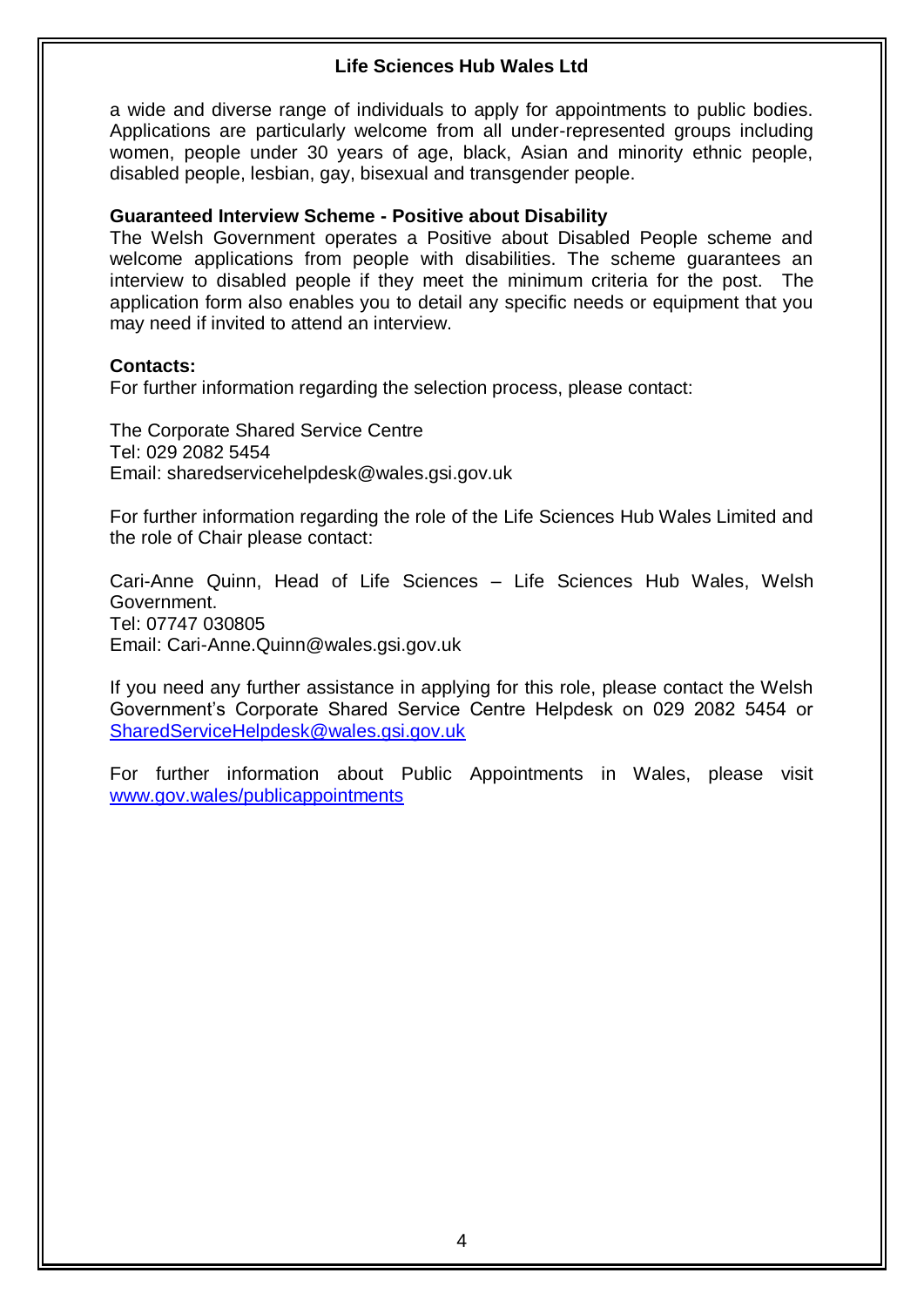# **Annex A**

# **Appointment of Members of the Life Sciences Hub Wales Limited**

## **Role description and person specification**

The Minister for Skills and Science is seeking to appoint Board Members for the Life Sciences Hub Wales Ltd. Applicants are sought with an interest and knowledge of the Life Sciences sector in particular in industrial, clinical/NHS Management roles with a commitment to generating and developing opportunities for achieving economic growth and developing the industry-NHS interface. Consideration will also be given to candidates from outside the Life Sciences sector who can demonstrate similar skills and experience.

## **The role of the Board is:**

- To advise Ministers on establishing suitable and effective mechanisms for maximising economic opportunities for Wales within the life sciences sector.
- To ensure that the objectives of Life Sciences Hub Wales Ltd are consistent with those of Welsh Government and that it observes the same standards of governance and legal compliance.
- To liaise closely with officials of the Welsh Government Economy and Infrastructure Department and Health and Social Services Department to help deliver the Government's vision for life sciences business and growth.
- To assist the Hub management team and Welsh Government staff in generating and developing opportunities to deliver economic growth in the life sciences sector in Wales.
- To advise on and guide the operational plan of Life Sciences Hub Wales Ltd and the activities taking place in the Hub, maximising revenue earning opportunities.
- To agree the operational plan and activities undertaken through the Hub, providing advice and challenge based on experience and to seek to ensure it delivers agreed outputs and remains within budget.
- To assist the Hub CEO in the appointment of new staff and the mentoring of existing staff.
- To foster close working relationships with experts and organisations within the sector at national and international level and act as an advocate for life sciences in Wales.
- To stay abreast of policy approaches in other parts of the UK and beyond in order to learn from those and evaluate Wales' relative performance.

Board Members will:

- Ensure that the Welsh Ministers receive value for Government's investment in Life Sciences Hub Wales Ltd.
- Have the same general legal responsibilities to Life Sciences Hub Wales Ltd as any other director. The Board as a whole is collectively responsible for promoting the success of Life Sciences Hub Wales Ltd by directing and supervising the Hub's affairs.
- Assist with the development of robust processes and appropriate due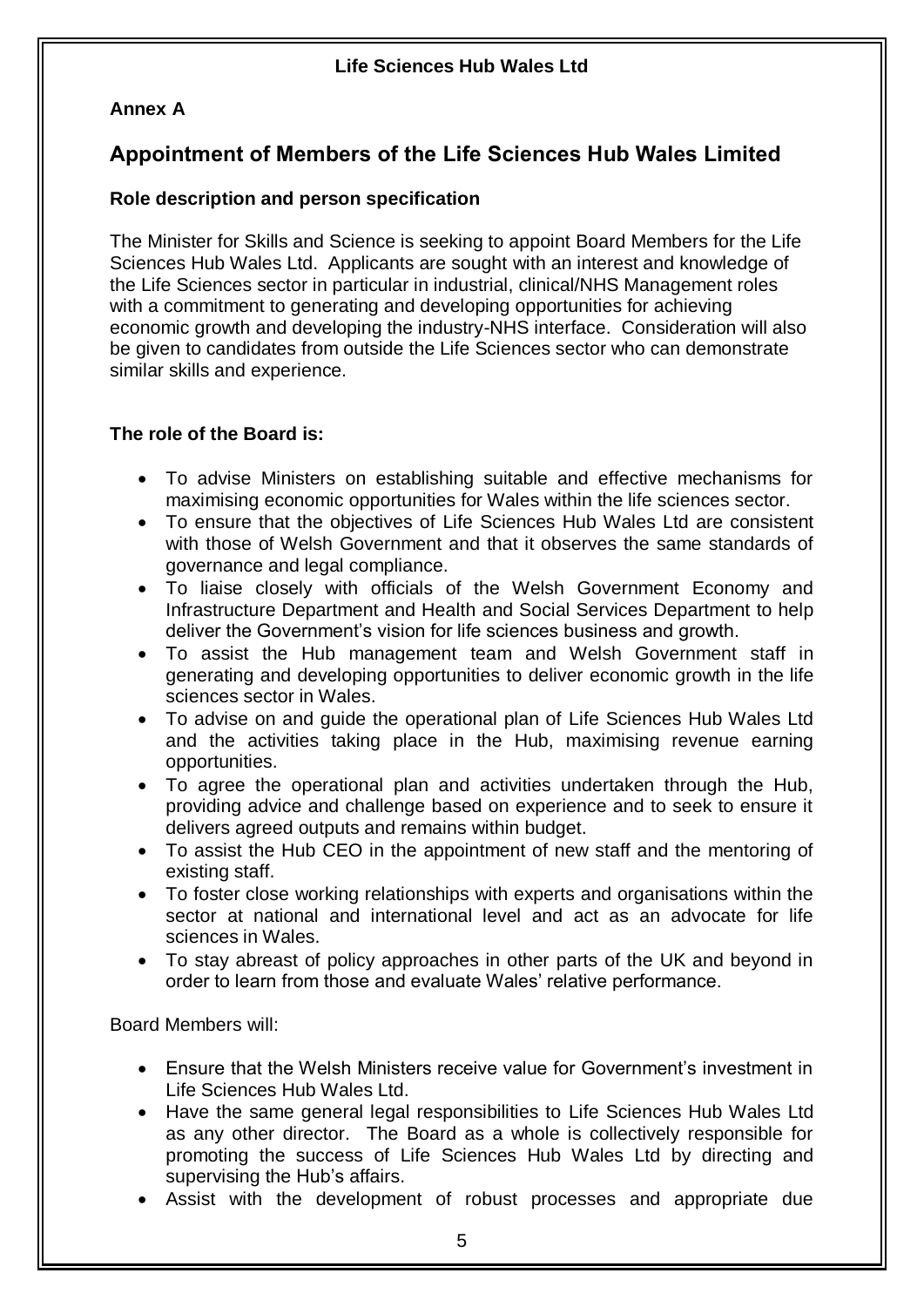diligence is undertaken to ensure public funds are safeguarded.

- Contribute to strategic development and decision-making, regularly attend Board Meetings, contributing to discussions and providing challenge.
- Serve on any sub-committees of the Board, such as the Audit and Remuneration sub-committee and keep abreast of any matters arising.
- Work with Welsh Government officials and the Chair to develop appropriate metrics and performance indicators for the Hub and to help monitor performance against these.

### **Person Specification**

## **Essential Criteria**

- An understanding of the obligations involved when serving on a board and the credibility to do so. The Candidate to demonstrate their ability to contribute to discussions, offer challenge and engage in the decision making process.
- Demonstrate an interest in, knowledge and understanding of the sector including the challenges and opportunities available.
- Candidates to demonstrate that they have the ability to credibly represent a wide range of perspectives for example by having a strong network already in place or the ability to develop and maintain a credible and effective network.
- Excellent communication and interpersonal skills.

## **Welsh Language**

### **Board Members – Welsh essential**

One Board Member will be appointed on the basis that Welsh language skills are essential. The following Welsh language skills are required:

**Reading** – able to read simple material on everyday topics with understanding. **Written** – expected to be able to write simple work-related correspondence. **Understanding** – able to understand routine work related conversations. **Spoken** – able to converse in some work-related conversations.

### **Key facts about the post**

Location: Meetings will be held in Cardiff at the Life Sciences Hub, 3 Assembly Square, Cardiff Bay, but there may be occasions when meetings will be held at other locations.

Time Commitment: Members will be expected to be available to work a minimum of 12 days per year (1 day per month; the Board will meet at least 6 times a year).

> The nature of the role makes it difficult to be specific about the maximum time commitment and time demands may fluctuate considerably as matters of urgency arise.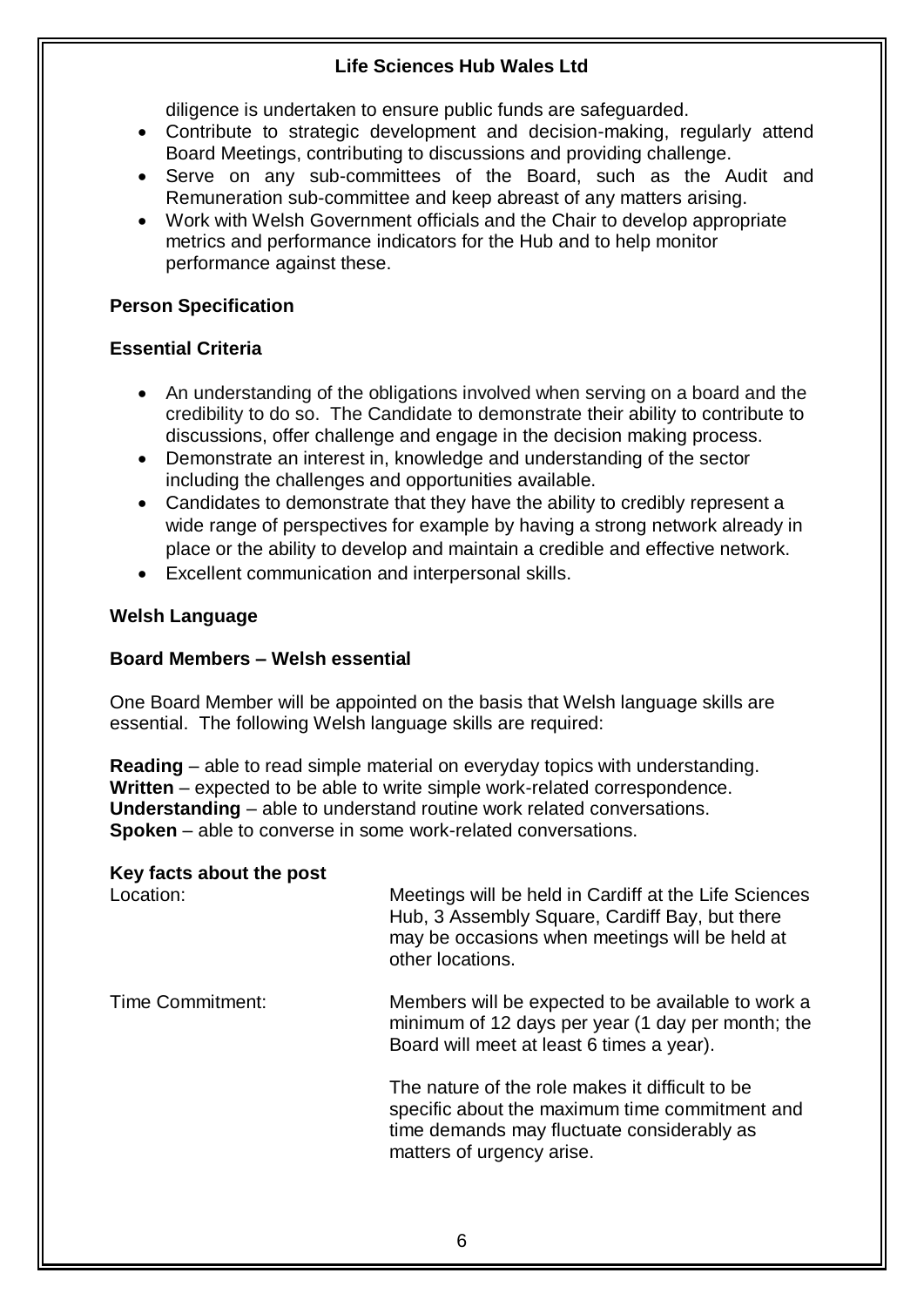Board Members will also need to be available to attend a number of events and functions in support of the Wales life sciences sector.

| Tenure of office: | Initial appointment of one year.                                                   |
|-------------------|------------------------------------------------------------------------------------|
| Remuneration:     | Members will receive £282 per day (up to a<br>maximum of £15,000 p.a.) (Pro rata). |
|                   | Travel and subsistence costs will be paid in line<br>with recognised limits.       |

#### **Eligibility**

Applicants should be persons who conduct themselves at all times in a manner which will maintain public confidence.

In particular applicants are required to declare whether they are aware of anything in their private or professional life that could have an adverse affect on the reputation of themselves or the Welsh Government if it became known in the event of appointment.

You are not expected to occupy paid party political posts or hold particularly sensitive or high roles in a political party. Subject to the foregoing, you are free to engage in political activities provided that you are conscious of your general public responsibilities and exercise a proper discretion, particularly with regard to the work of Life Sciences Hub Wales Limited.

You are expected to inform Welsh Government if you intend to accept a prominent position in any political party and understand that your appointment to the Board may be terminated early, if it is felt that the positions are incompatible.

#### **Conflict of Interests**

You will be asked to declare any private interests which may, or may be perceived to, conflict with the role and responsibilities as a Member of Life Sciences Hub Wales Limited including any business interests and positions of authority outside of the role.

Any conflicts of interest will be explored at interview. If appointed, you will also be required to declare these interests on a register which is available to the public.

#### **Standards in public life**

You will be expected to demonstrate high standards of corporate and personal conduct. All successful candidates will be asked to subscribe to the Code of Governance, you can access this document at:

[https://www.gov.uk/government/publications/governance-code-for-public](https://www.gov.uk/government/publications/governance-code-for-public-appointments)[appointments](https://www.gov.uk/government/publications/governance-code-for-public-appointments)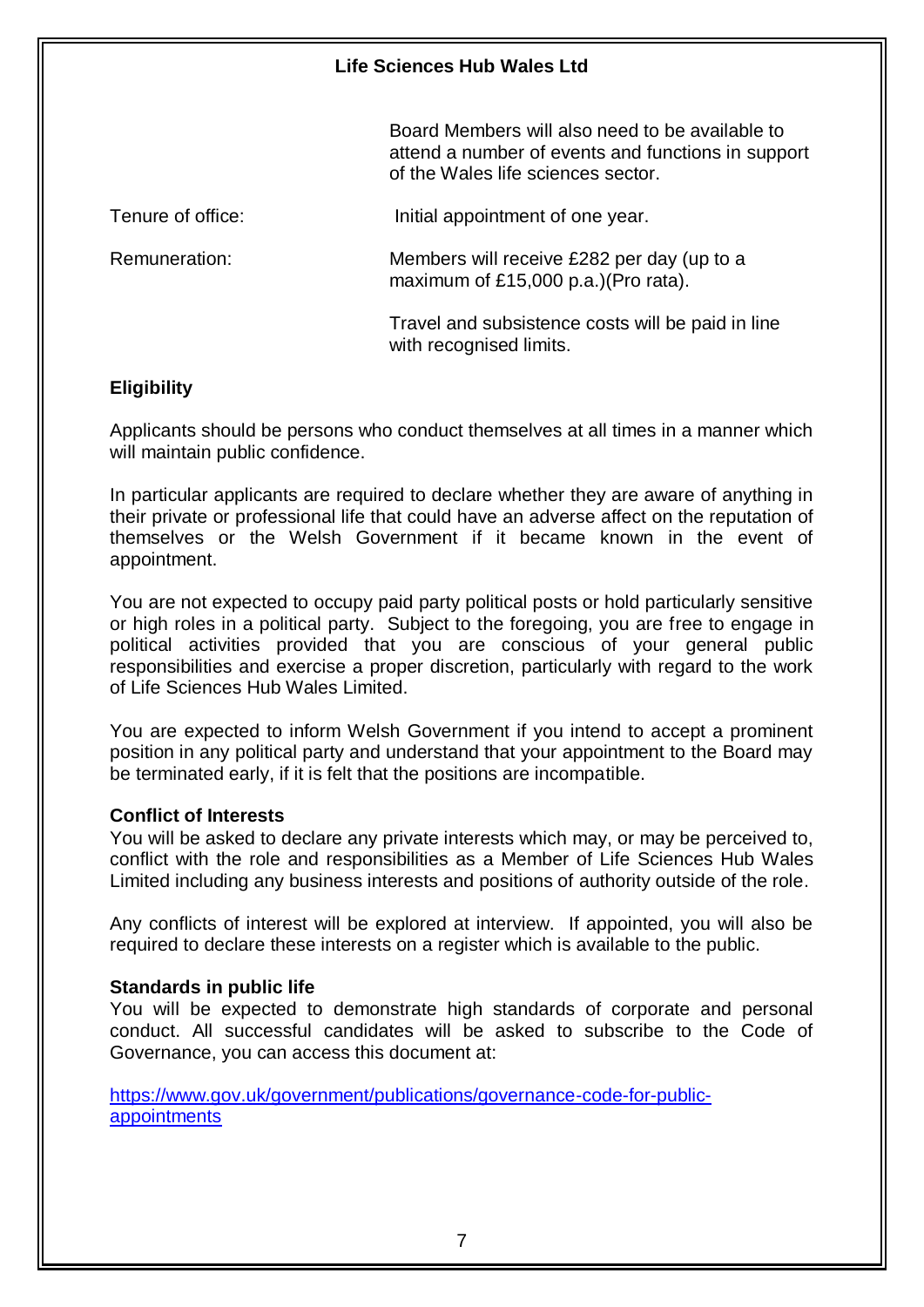## **Annex B**

# **The role and responsibilities of Life Sciences Hub Wales Limited**

## **Background**

The Hub has been established by Welsh Government and is one of the delivery elements of the Welsh Government's vision for Life Sciences in Wales, which aims to deliver ambitious growth in the sector, to ensure ongoing development of the in Wales to deliver significant economic impact by 2022.

Officially opened in July 2014 by Welsh Government the Hub has become a successful focal point for public and private sector specialists and strategic partners, covering all sector activities ranging from funding to business support to international development and promotion.

The Hub's mission is to connect, inspire and accelerate growth of companies in this sector, placing Wales on the international map as a preferred location to establish and grow successful life science companies.

The Board will be involved in the development of a repurposed vision and mission for the Hub to include developing opportunities to broaden the scope of the Hub and create value from NHS-industry engagement.

The Hub is the nerve centre of a vibrant and prosperous Welsh life sciences ecosystem and brings together academic, business and clinical and professional services, funding organisations and Government to provide a commercially driven fusion of talent and expertise.

The Hub has been established as an independent arms-length subsidiary company of the Welsh Government.

## **Boards Role**

The primary duty of the Board is to ensure the Welsh Ministers receive value for their investment in the Life Sciences Hub.

The role of the Board is to:

- Provide effective leadership; defining and developing strategic direction and setting challenging objectives;
- Promote high standards of public finance, upholding the principles of regularity, propriety and value for money;
- Ensure that the activities of the Hub are conducted efficiently and effectively; and
- Monitor performance to ensure that the Hub fully meets its aims, objectives and performance targets.

To do this the Board must ensure that effective management arrangements are in place to provide assurance on risk management, governance and internal control.

The Board of the Hub will comprise a Chair and up to 9 Board Members.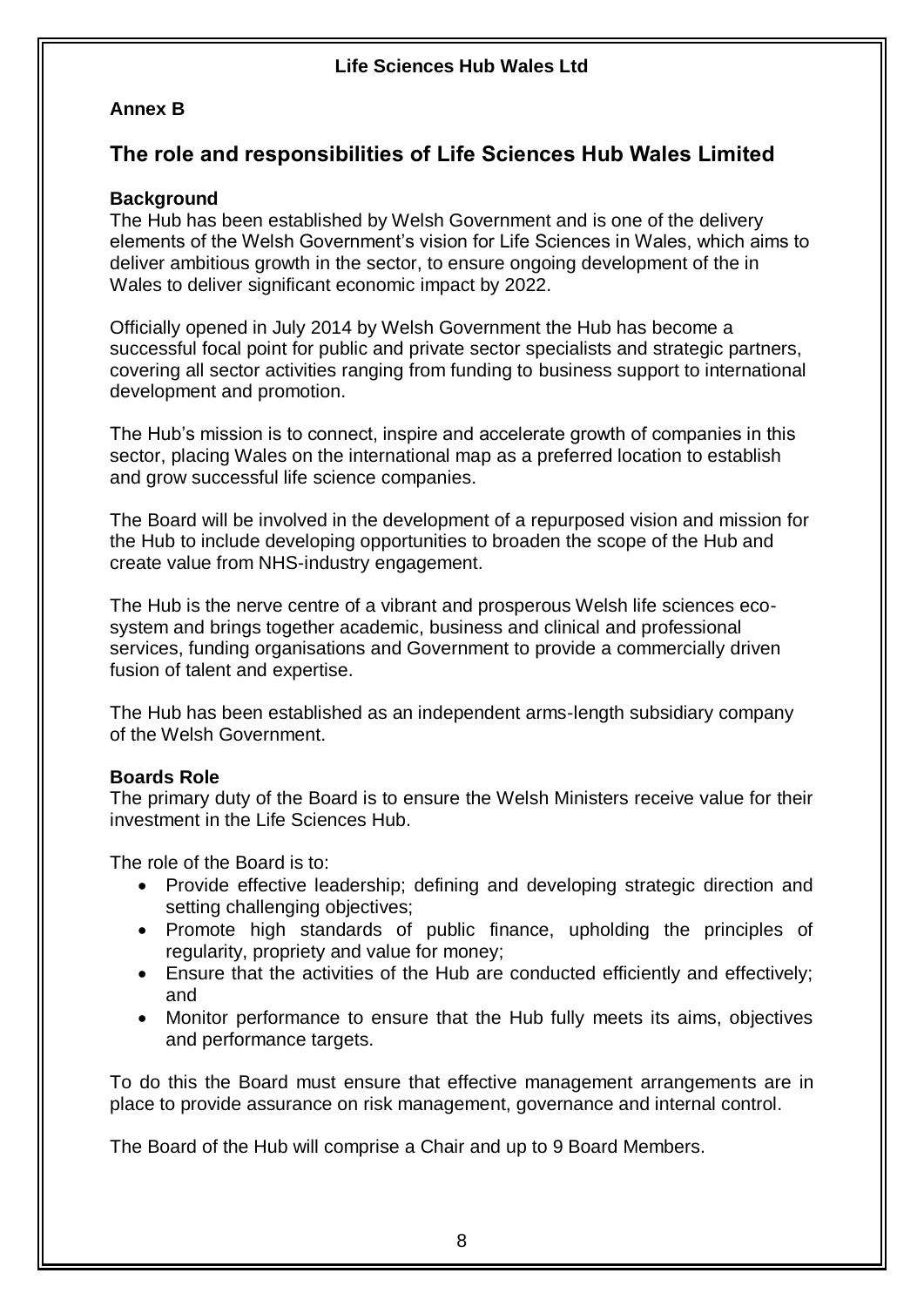### **Annex C**

## **The selection process**

The interview panel will assess candidates' CVs and personal statements to determine who it believes best meet the criteria for the role, and who will be invited to interview. The panel will rely only on the information you provide in your CV and statement to assess whether you have the skills and experience required. Please ensure that you provide evidence to support how you meet all of the essential criteria.

The selection panel will be chaired by Mick McGuire, Director, Sectors & Business, Welsh Government and will also comprise Cari-Anne Quinn, Head of Life Sciences – Life Sciences Hub Wales and Ifan Evans, Deputy Director, Technology & Innovation, Welsh Government and Bob Hudson, Director, NHS Wales Health Collaborative as an Independent Panel Member.

Your application may be "long-listed", subject to the volume of applications received, before it is passed to the shortlisting panel for consideration. You should be aware that in this situation, your application might not be considered in full by all of the panel.

We anticipate that during June 2017 the panel will have decided who will be invited for interview in July 2017.

The panel will select for interview only the strongest applicants who it feels have demonstrated that they best meet the criteria set out in the person specification. However, if you have applied under the guaranteed interview scheme and you meet the minimum essential criteria for the post, then you will also be invited for interview.

If you are invited to interview and if the interview date is not already provided in this information pack, we will aim to provide you with as much notice as we can of the interview date. If you are unable to make the arranged interview date, we will endeavour to re-arrange it but it might not be possible due to time constraints within the appointment timetable or selection panel availability.

You will receive email communication from the Appoint system to let you know whether or not you have been invited to be interviewed. It is our intention that interviews will take place in Cardiff.

If invited to interview, the panel will question you about your skills and experience, asking specific questions to assess whether you meet the criteria set out for the post.

Candidates who the panel believe are 'appointable', will be recommended to Ministers who will make the final decision. The Minister may choose to meet with appointable candidates before making a decision. If he does, he will meet all candidates and in the presence of the panel chair or their nominated representative. There will be a time gap between interview and a final appointment decision being made. Candidates who have been interviewed will be kept informed of progress.